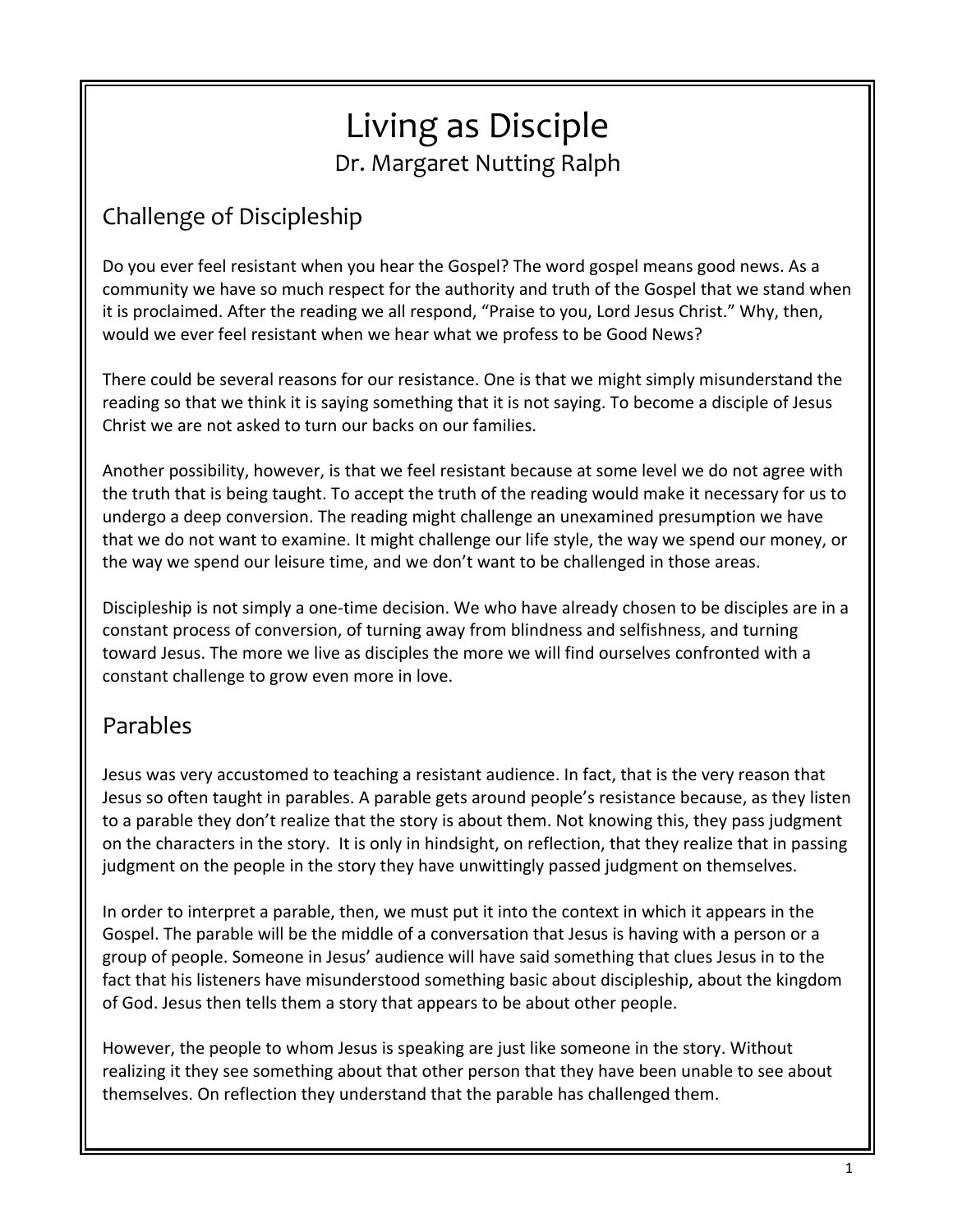When we hear the Gospel proclaimed, the same dynamic is working within us. The Gospel appears to be about other people. Without even thinking about it we pass judgment on the characters in the story. When we side with the person whom the story criticizes, we feel resistant. Our resistance is something we should note very carefully. It may well mean that we are being called to self-knowledge and conversion. That, of course, is a very uncomfortable place to be. However, if we want to live as disciples of Jesus Christ we will do our best to understand and to convert.

# The Parable of the Vineyard Workers

One parable to which many of us feel resistant is Matthew's parable of the vineyard laborers (Matthew 20:1-15). First, let us recall the parable. As we go over the story notice your reactions to it.

Jesus begins by saying, "The kingdom of heaven is like . . . " Then Jesus tells a story in which a vineyard owner hires workers at different times of the day. Early in the morning he hires some all day laborers and agrees to pay them the usual daily wage. All through the day he continues to hire, even hiring some workers for just the final hour of the workday.

At the end of the day the vineyard owner instructs his foreman to pay the workers in the opposite order than they were hired. The one-hour workers are given a daily wage. On seeing this, the all day workers think that they should be paid more. When they are not they are angry with the landowner. The landowner points out to the all day workers that they have been treated fairly. He asks them, "Are you envious because I am generous?" (Matthew 20:15b)

On hearing this parable many of us side with the all day workers. We agree that they should get more than those who worked only an hour. It is true that they got the agreed upon daily wage, but it still doesn't seem fair. Of course part of the context that we bring to this parable is our American free enterprise system. Laborers should be treated fairly. Those who work longer should be paid more.

Jesus is not talking about free enterprise. He is talking about "the kingdom of God." Notice, the parable begins, "The kingdom of heaven is like . . . " Matthew uses the expression kingdom of heaven where Mark and Luke say kingdom of God. Matthew does this because he is writing Jews who are in such awe of God that they refrain from naming God. However, the kingdom to which Matthew is referring is not just the place one goes after death, but the kingdom of God that Jesus is establishing.

What is Jesus teaching about the kingdom of God through the parable of the vineyard laborers?

This parable is part of a conversation that Jesus is having with his disciples about who will enter the kingdom of heaven. Peter has said to Jesus, "we have left everything and followed you. What then will we have?" (Matthew 19:27) Jesus hears behind Peter's question a presumption that is false. Peter has as much as said, "We have left everything to follow you. What have we earned?" It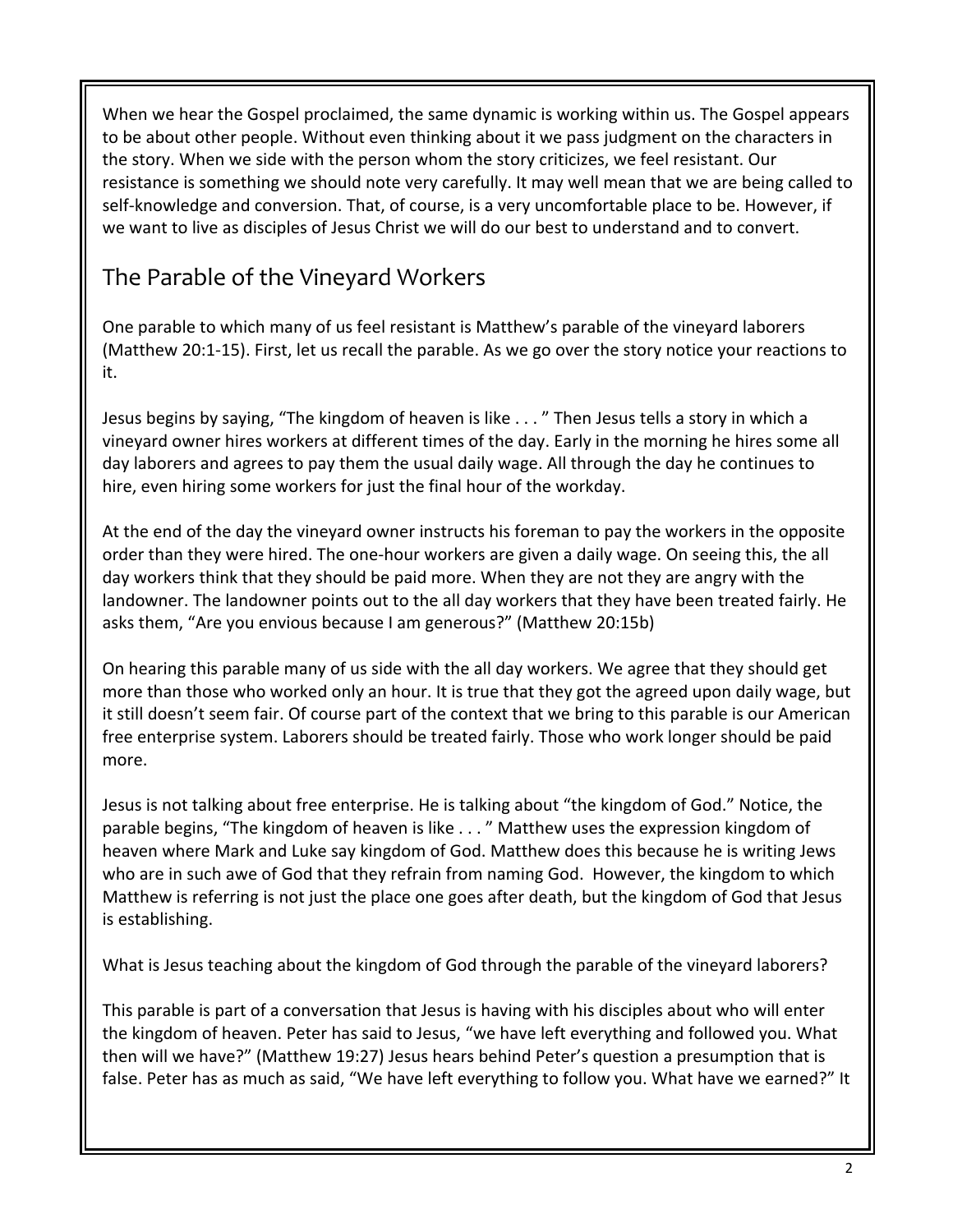is this presumption, that we earn the kingdom, rather than receive it as a gift, that Jesus is challenging.

Notice that none of the laborers in the parable earned the right to go into the vineyard in the first place. Each needed an invitation. The laborers who were idle were idle not because they were lazy but because they had not yet received an invitation into the vineyard. The all day laborers did receive the agreed upon daily wage. No one got less than he earned; the problem is that some people got more. This parable challenges Peter's, and our, sense that people should get what they earn.

#### The Kingdom is Not Earned

Why is it a dangerous mistake to think that one earns the kingdom? This misunderstanding puts us in entirely the wrong posture when it comes to the spiritual life. The people who most represent this mistaken spiritual posture in the Gospels, are the scribes and the Pharisees. The scribes and Pharisees are legalists who think that they are earning a right relationship with God by their obedience to the law. Instead of being full of gratitude to God for the gifts that they have received, they feel self-righteous and judgmental toward others. This attitude results in an inability to love. Jesus came to establish a kingdom that no one has earned, but that we enter by invitation. Everyone is invited. Of course, one must say, "yes," to the invitation; but it is still an invitation, not something that any human being could earn.

Through the parable of the vineyard workers, Jesus is teaching Peter, and us, that we have not earned the kingdom. We are invited into the kingdom because God loves us. Our role is to accept the invitation with hearts full of gratitude.

# The Parable of the Prodigal Son

Another parable to which many people feel resistant is the parable of the prodigal son (see Luke 15:11-31). Again, as we recall the parable, try to notice your own reaction to it. The lesson is found in the interaction of the story with the audience who is hearing the story.

A man has two sons. The older son is very obedient. He does everything his father asks. The younger son is every parent's nightmare. He asks his father for his share of the inheritance so that he can go off and live a life of dissipation. After wasting his inheritance he finds himself in dire straits. He realizes that his father's servants have a better life than he now has, so he decides to return home. He plans to tell his father that he had sinned and no longer deserves to be treated as a son. He wants to return as a hired worker.

His father sees his son coming from a distance. Because he loves him so much he rushes out to greet him. The father tells the servants to kill the fattened calf and throw a big party, "for this son of mine was dead and is alive again; he was lost and is found!" (Luke 15:24)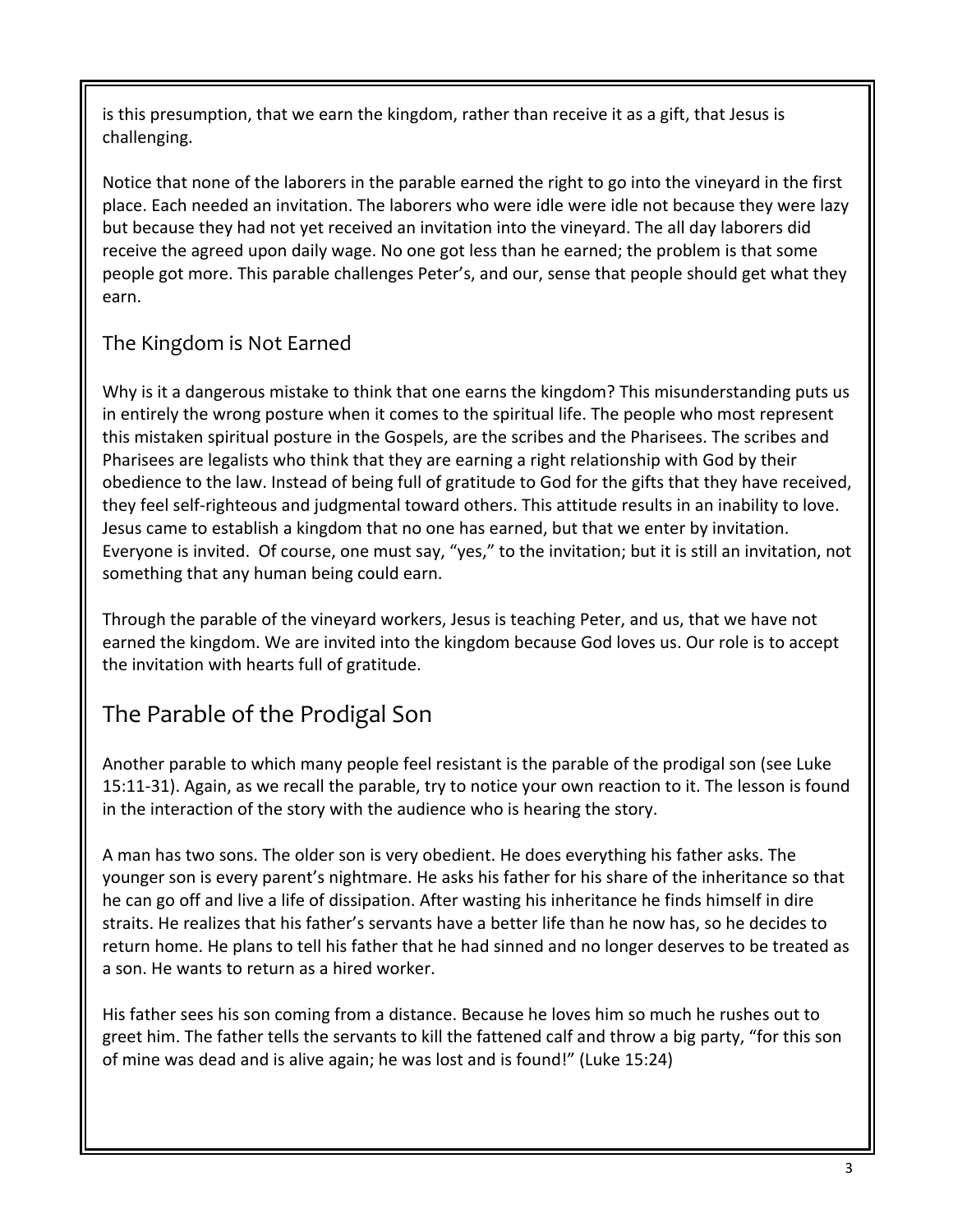The older son, dutifully working in the fields, returns to find a party in progress. He is told by a servant what has happened, and he is angry. He refuses to enter the house. The father, who loves both sons, again goes out to meet a son. He asks his older son what is wrong. The older son says, "Listen! For all these years I have been working like a slave for you, and I have never disobeyed your command; yet you have never given me even a young goat so that I might celebrate with my friends. 30But when this son of yours came back, who has devoured your property with prostitutes, you killed the fatted calf for him!" (Luke 15:29-30)

The father tries to explain to his older son why he is rejoicing at the return of his prodigal son. "Son, you are always with me, and all that is mine is yours. But we had to celebrate and rejoice, because this brother of yours was dead and has come to life; he was lost and has been found" (Luke 15:31-32).

On hearing this parable many of us sympathize with the older brother. We agree that it is very maddening to do everything the right way, at great sacrifice, and then to have someone who has broken all the rules prosper as though he hasn't done anything wrong. This, too, seems unfair.

Once again, if we do react with resistance to the parable it is important to acknowledge that this is true. Once more, we will have an important lesson to learn, a lesson that will help us live as a disciple of Christ. What is the lesson?

To understand what Jesus is teaching through the parable of the prodigal son we will once again have to put the parable in context and ask, "To whom is Jesus speaking? What were Jesus and whomever he was speaking with talking about?"

Luke tells us that, "the tax-collectors and sinners were coming near to listen to him. And the Pharisees and the scribes were grumbling and saying, 'This fellow welcomes sinners and eats with them.' So he told them this parable . . ." (Luke 15:1-3).

The parable that comes next is not the parable of the prodigal son, but the parable of the lost sheep, and then the parable of the lost coin. Finally, in response to the Pharisees and scribes' criticism Jesus tells them the parable of the prodigal son.

Next we want to ask ourselves, "Whom in the parable do the scribes and Pharisees compare?" The scribes and Pharisees are just like the older brother. They too have obeyed all the rules and object when they see Jesus treat sinners with compassion rather than rejection. When they first hear this story the scribes and Pharisees would undoubtedly identify with the older brother. He is their kind of person. He has been obedient, and because he has been obedient he thinks he has earned something. He feels self-righteous and judgmental toward his younger brother. These feelings are so strong that he is incapable of treating his own brother with love.

While the story begins with the younger brother being the obvious sinner, it ends with the older brother being in the wrong because he doesn't love his brother. We never learn if the older brother goes in to the party to celebrate his younger brother's return. He is certainly invited. His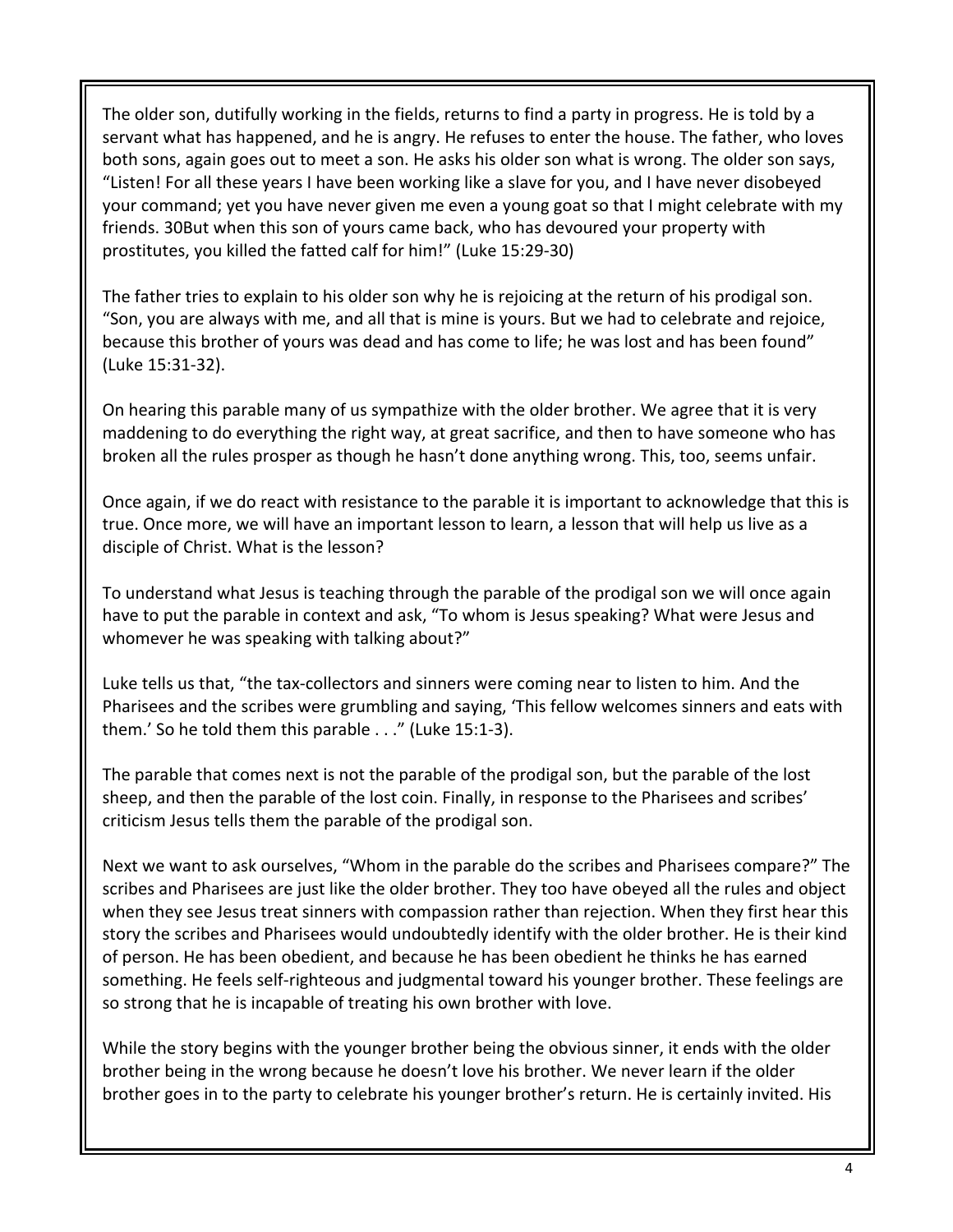father loves him and wants him to go in. The only thing excluding the older brother is his own selfrighteous and judgmental attitude.

The Pharisees are acting just like that older brother. Through the story Jesus is teaching them that their self-righteous attitude is causing them to sin too. Like every other sinner, they are still invited into the kingdom, but they have to first realize that they too are sinners. When Jesus spends his time with them he is spending his time with sinners. The scribes and Pharisees must repent of their sins and grow in love before they will want to accept Jesus' invitation to the kingdom.

If we side with the older brother in this story it means that we bring to the story the same fault that the scribes and Pharisees have. It means that we too have been obedient, and rather than being grateful, we have become self-righteous and judgmental. We are unable to rejoice at the return of a sinner. However, Jesus loves that other sinner just as much as he loves us. To live as disciples of Jesus Christ we, like the scribes and Pharisees, are challenged to grow in our ability to love sinners, including ourselves.

# The Parable of the Wedding Guests

Still another parable to which many of us feel resistant is the parable of the wedding feast. In this parable Jesus tells the story of a king who gave a wedding feast for his son. Those who had been invited to the feast refused to come. When the king's servants went out to urge the invited guests to come they killed the servants.

Since the invited guests would not come the king told his servants to go out to the highway and invite anyone they found. "Those slaves went out into the streets and gathered all whom they found, both good and bad; so the wedding hall was filled with guests" (Matthew 22:10). When the king came to meet his guests he saw one person who was not dressed properly for the occasion. "He said to him, 'Friend, how did you get in here without a wedding robe?'" (Matthew 22:12) The guest did not respond at all; he remained silent. So the king threw him out "into the outer darkness, where there will be weeping and gnashing of teeth" (Matthew 22:13).

On hearing this parable many of us sympathize with the poor guest who came to the wedding at the last minute, at the insistence of the servants, and so didn't have time to dress properly. Why would the king throw him out? This seems completely unreasonable, and even cruel.

Once again, if we use the method of parable interpretation that we have learned the message will become clear. We need to first ask, "To whom is Jesus speaking?" In this instance Matthew makes it very clear that the parable is addressed to a particular audience because the verse immediately preceding the parable says, "Then Jesus said to the crowds and to his disciples . . ." (Matthew 23:1).

Our next question is: "What were Jesus and his audience talking about right before the parable?" Jesus was having a very acrimonious discussion with the chief priests and the elders who had come into the temple area while Jesus was teaching (see Matthew 21:23). They have questioned Jesus'